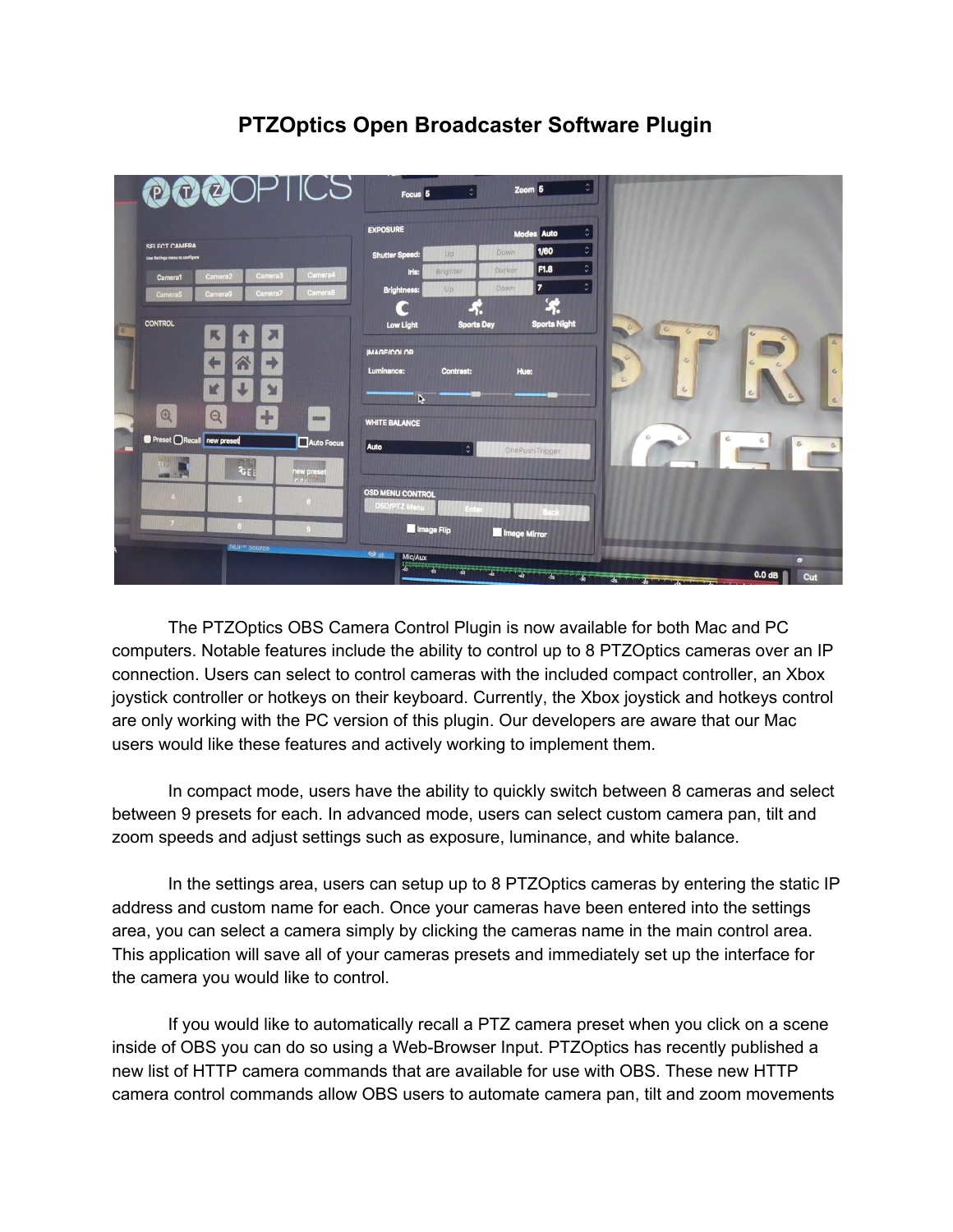based on a selected OBS scene. In this way, you can simply enter a web-browser input with a HTTP camera control string to trigger a specific scene with your camera via a PTZ preset. To do this simply create a Browser Input using the URL of your PTZOptics Camera and number of your PTZ preset inside an HTTP command.

|          | Local file                                                                       |
|----------|----------------------------------------------------------------------------------|
| URL      | http://(92.168.1.67/cgi-bin/ptzctrl.cgi?ptzcmd&poscall&3                         |
| Width    | 800                                                                              |
| Height   | 600                                                                              |
|          | Use custom frame rate                                                            |
| stom CSS | body { background-color: rgba(0, 0, 0, 0); margin: 0px auto; overflow: hidden; } |

For example, our camera here has the IP address of 192.168.1.67. The HTTP command for recalling a preset would then be http://[camera

ip]/cgi-bin/ptzctrl.cgi?ptzcmd&poscall&[position number]. You can use this HTTP command with multiple cameras and PTZ preset numbers by replacing the variables used in this command string. Make sure to select the "Refresh browser when the scene becomes active" in the OBS browser source options to make sure the command is sent each time your switch scenes. You can download the full HTTP command list from ptzoptics.com/downloads.

The additional input settings area of the plugin, allows users to enable their Xbox joystick for control of the cameras. This is also where you can enable hotkeys which will create new entries for use in the OBS hotkeys menu. These features are coming to our Mac Plugin soon.

Finally, if you are looking for a way to gain a live preview of your PTZOptics camera over IP inside of OBS you have two options. If your camera is an NDI model you can simply download and install the NDI plugin for OBS and automatically discover it with the NDI source option. If you want to use RTSP we recommend connecting via the VLC media player input option. Once you install VLC Media Player on your computer, you will automatically see "VLC Video Source" as an option in your OBS sources menu. Once your VLC Media Input is open click the plus button on the right and select "Add Path/URL." Here you can enter the RTSP address for your camera. Generally this address will look like

"rtsp://THE-IP-ADDRESS-OF-YOUR-CAMERA/1" OR "rtsp://192.168.1.99/1". Before clicking